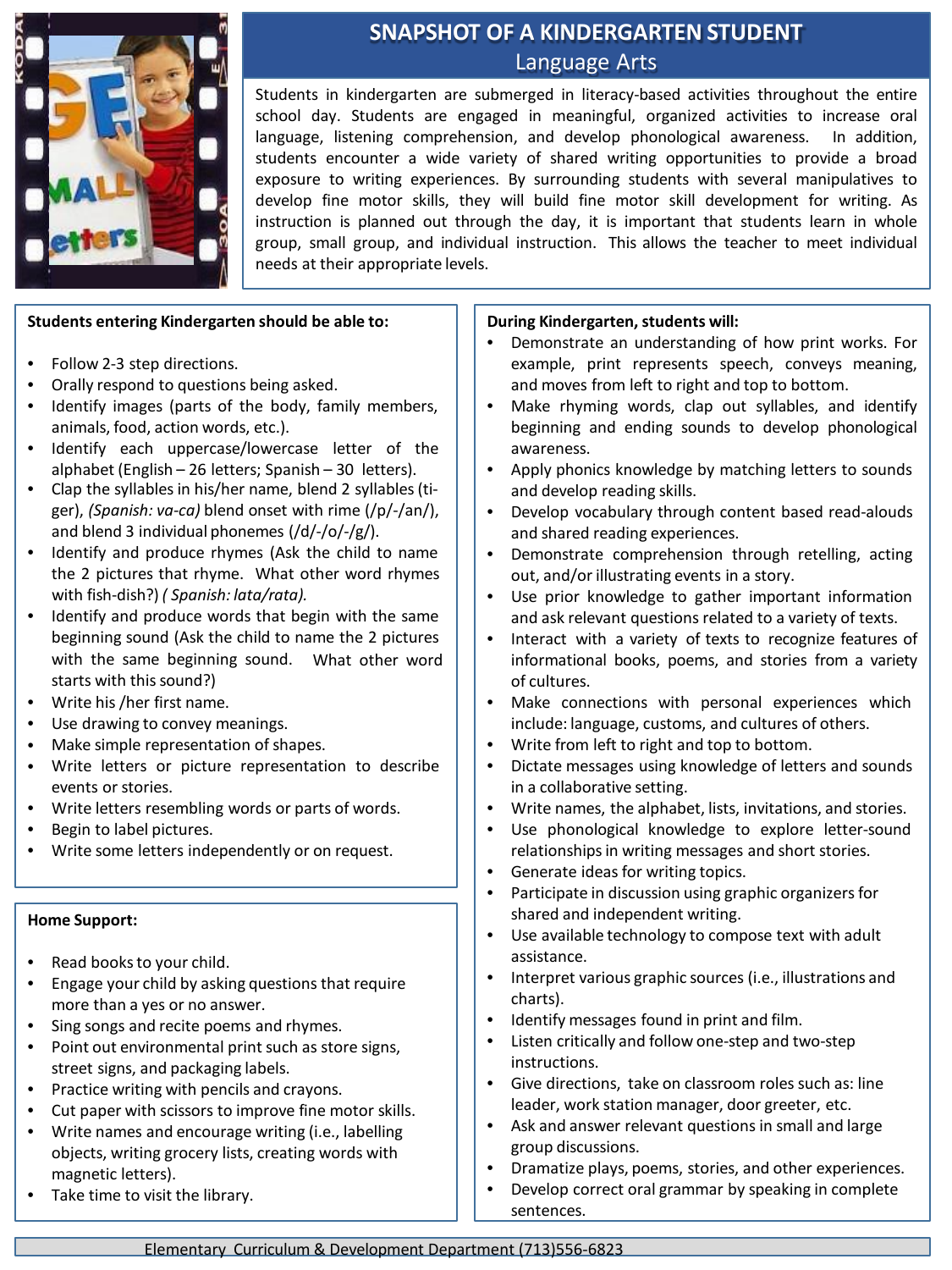

# **SNAPSHOT OF A KINDERGARTEN STUDENT Mathematics**

Students in kindergarten develop basic foundations of numeracy concepts by reading, writing, and representing numbers. Students will use their knowledge of numbers to compose and decompose numbers in various ways in order to solve real-world math problems. Kindergarten students are expected to use formal and informal language to communicate an understanding of the problem solving process as they act-out, generate, and explain strategies used to solve problems. Kindergarten students will employ the use of technology and math tools daily as part of the math program.

## **Students entering Kindergarten should be able to:**

- Show basic counting readiness and counting by using nonverbal and verbal means.
- Recite number words in order up to 10.
- Count up to 4 objects with one count per item and demonstrate that the last count indicates how many items were counted.
- Verbally identify without counting the number of objects from 1 to 3.
- Recognize one-digit numerals 1-4.
- Use informal and formal strategies to make a collection larger or smaller (adding one, taking away one).
- Identify two groups of objects as being equal or nonequal.
- Recognize, describe, and name attributes of shapes.
- Verbally describe or demonstrate attributes of persons or objects, such as length, area, capacity, or weight.
- Show awareness of the passage of time.
- Sort and classify objects using one or more attribute.
- Use attributes of objects to duplicate and create patterns.
- Create real or pictorial graphs.

### **Home Support:**

- Practice counting objects to 20.
- Practice writing numbers up to 20.
- Practice counting forward and backward up to 20, starting with any given number (i.e., start at 5 and count; start at 12 and count; start at 7 and count backwards; start at 20 and count backwards, etc.).
- Practice saying the number word after a number (i.e., What number is after 9? What number is after 15?)
- Practice saying the number word before a number (i.e., What number comes before 17?)
- Practice making numbers in different ways (i.e., show me 5 fingers (5,0). Show me 5 fingers in a different way (3,2), (4,1), etc.).
- Find numbers in everyday life (i.e., house address, magazines, price tags, etc.).
- Find shapes in the environment (i.e., a door is the shape of a rectangle; a pizza is the shape of a circle, etc.).

### **During Kindergarten, students will:**

- Apply mathematics to problems arising in everyday life.
- Use a problem-solving model that helps them to analyze information, formulate a plan, determine the solution, and evaluate the problem-solving process.
- Select tools, technology, and techniques to solve problems.
- Communicate mathematical ideas and relationships using multiple representations (i.e., symbols, diagrams, graphs).
- Create and use representations to organize, record, and communicate mathematical ideas.
- Count forward and backward to at least 20.
- Read, write, and represent whole numbers from 0 to at least 20 and demonstrate that the last number said tells the number of objects in the set regardless of arrangement.
- Generate a set using concrete and pictorial models that represents a number that is more than, less than, and equal to a given number up to 20.
- Compare sets of objects (up to at least 20 in each set) using comparative language and written numerals.
- Compose and decompose numbers up to 10 with objects and pictures.
- Apply mathematical process standards to develop an understanding of addition and subtraction situations in order to solve problems.
- Identify coins in order to recognize the need for monetary transactions.
- Recite numbers up to at least 100 by ones and tens beginning with any given number.
- Use geometric attributes to identify, sort and create two-dimensional shapes and three-dimensional solids and develop generalizations about their properties.
- Give an example of a measurable attribute of a given object (i.e., length, capacity, and weight) and compare two objects to see which object has more of/less of the attribute.
- Collect, sort and organize data (i.e., real object and picture graphs) to make it useful for interpreting information.
- Distinguish between wants and needs and identify income as a source to meet one's wants.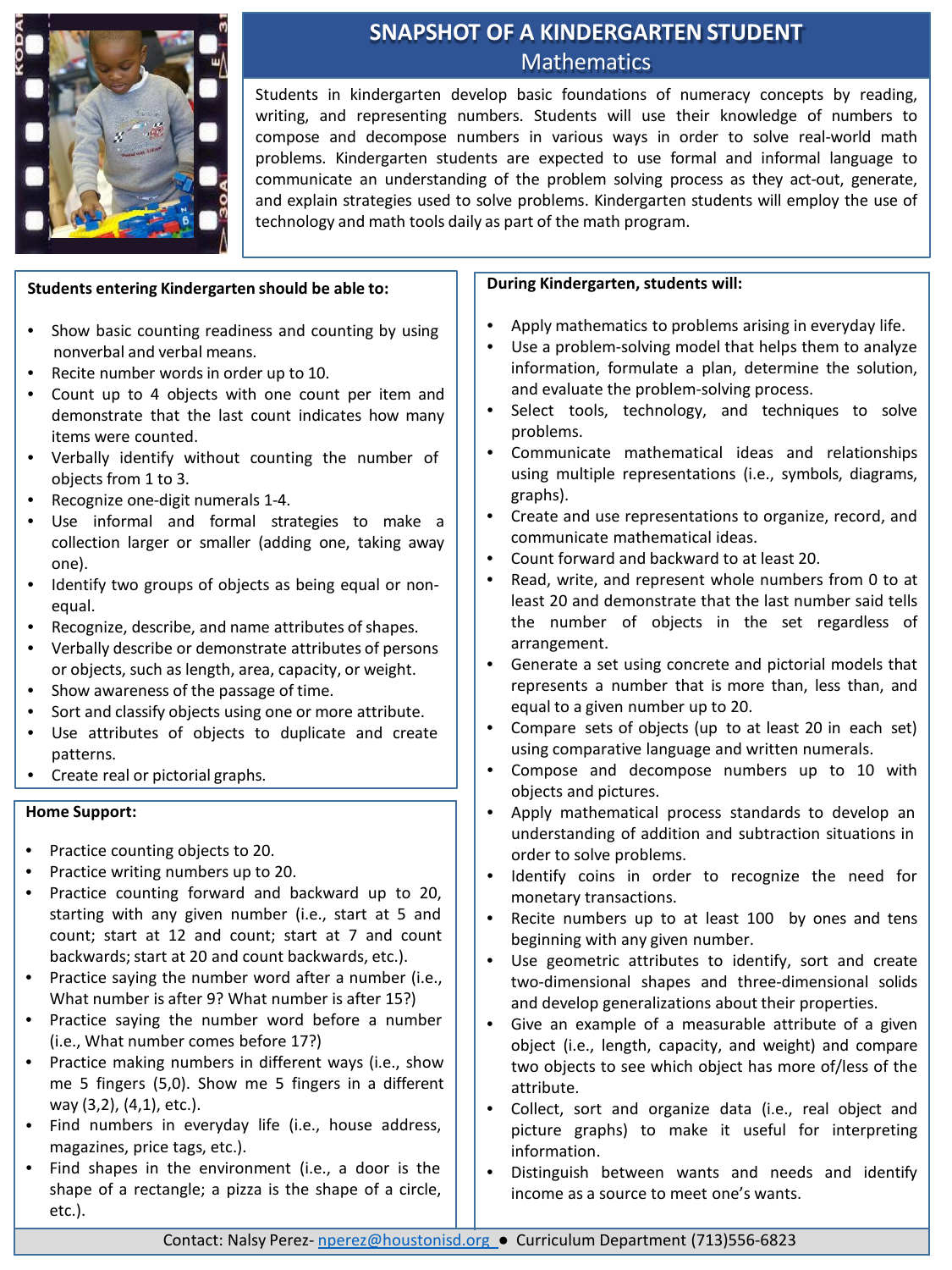

## **SNAPSHOT OF A KINDERGARTEN STUDENT Science**

Students in kindergarten are naturally curious about science concepts and have a constant need to investigate each component of the environment they encounter. The students learn concepts through hands-on experiences, such as simple investigations and explorations. Students build their knowledge as they take in information, about matter, energy, nature, organisms, and interactions between organisms and their environment. They study the natural world using their five senses, science skills, and tools. Exploration involves observing, predicting, comparing, measuring, sorting, classifying, and investigating the world around them.

### **Students entering Kindergarten should be able to:**

- Use nonstandard measuring devices to learn about objects.
- Use the five senses to explore properties of materials, position and motion of objects, sort objects, make observations and predictions, problem-solve, compare and question.
- Discuss sources of energy including light, heat, and sound.
- Tell the differences between living organisms and nonliving things.
- Observe changes in the life cycles of organisms.
- Identify earth materials, their properties and uses.
- Identify objects in the sky.
- Recognize the importance of caring for our environment and our planet.
- Practice good habits of personal health and hygiene; nutrition and exercise; and personal safety.

## **Home Support:**

- Practice pouring and measuring liquids into different size containers to compare bigger and smaller, such as cups to bowls.
- Ask your child to describe the natural world (i.e., What is the butterfly doing? What do the clouds look like?) and draw it.
- Listen to the weather report daily and talk about how weather has changed from day to day.
- Collect and sort shells, leaves, stones, and seeds.
- Look for and play with patterns such as petals on a flower and leaves on trees.
- Plan and cook simple foods together. Discuss changes observed such as cake mix to solid cake and bread dough to bread.
- Conduct simple science investigations that show change.
- Read and discuss books about water, rocks, soil, plants, living organisms and non-living objects.
- Build a collection of rocks, insects, and leaves.
- Visit informal science settings such as science museums, arboretums, zoos, aquariums, and

## **During Kindergarten, students will:**

- Use safe practices during classroom and field investigations.
- Use and conserve resources and materials.
- Ask questions about organisms, objects, and events.
- Plan and conduct simple investigations.
- Use senses to gather information and make observations.
- Gather information using simple tools such as hand lenses, balances, cups, bowls, and computers.
- Construct reasonable explanations and make decisions using information gathered.
- Communicate findings about simple investigations.
- Discuss and justify decisions.
- Explain a problem and propose solutions.
- Identify organisms and their parts.
- Explore basic needs of living organisms and discuss their interdependence.
- Record observations about parts of plants(leaves, roots, stems, and flowers) and animals(wings, feet, eyes, head, and tail).
- Identify and group organisms as living or non-living.
- Observe and record life cycle stages of living things.
- Identify ways that the Earth provides resources for life.
- Observe and describe properties of rocks, soil, and water and give examples of ways they are useful.
- Learn how to use and conserve resources and materials.
- Observe and record weather changes from day to day and over seasons.
- Observe, identify, and predict patterns including seasons, growth, and day and night.
- Identify that heat causes change.
- Observe, describe, and record changes in size, mass, color, position, temperature, sound, and movement.

planetariums. Contact: Donelle Williams- dwilli16[@houstonisd.org](mailto:tphillip@houstonisd.org) Curriculum Department (713)556-6823